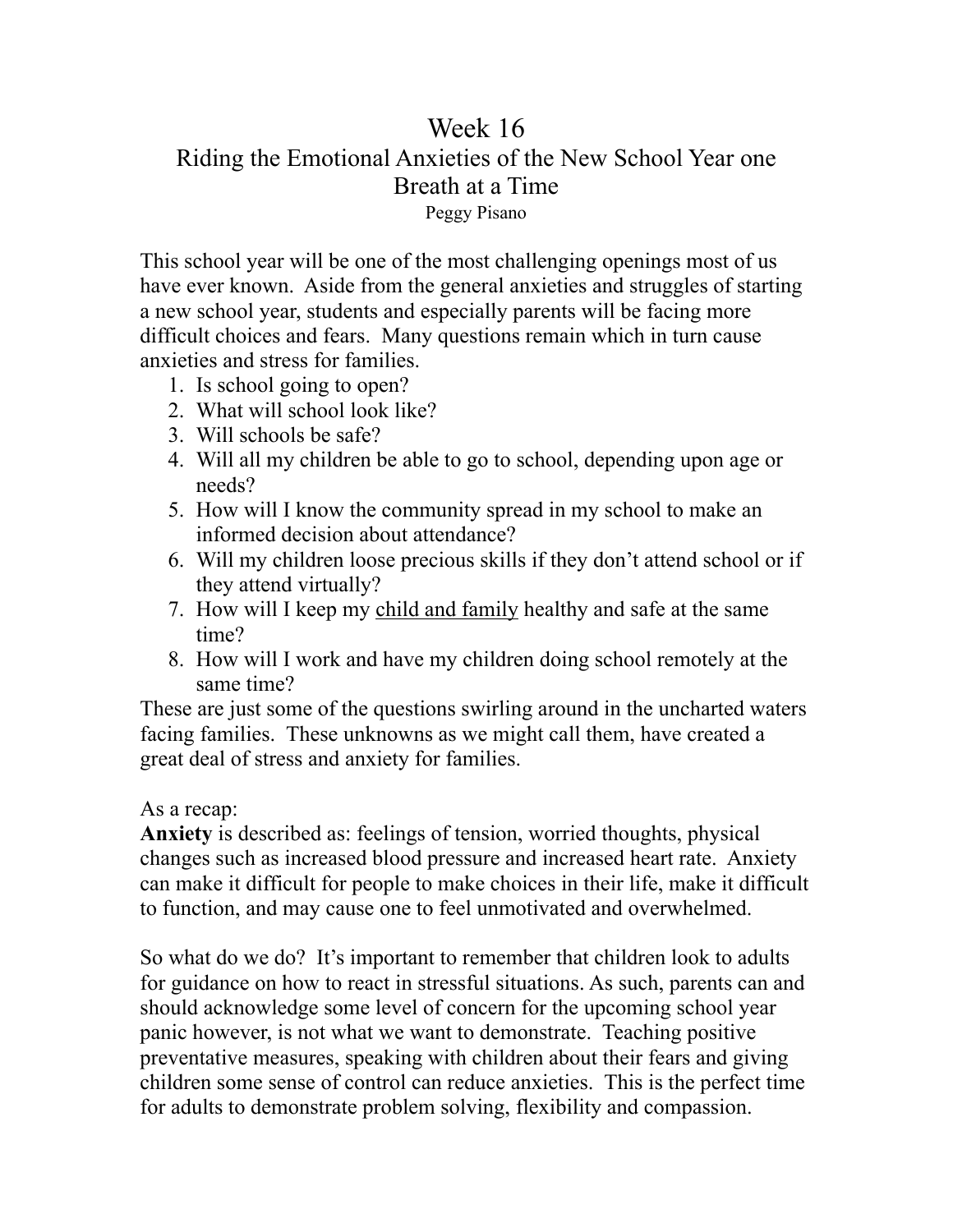## **Some Tips for Parents**:

- 1. Be a role model (children learn from your example).
- 2. Try not to demonstrate your anger or fear about the upcoming school year to your children. As parents feel frustrations with the academic plans, they will likely have negative and perhaps positive feelings about the plans, try to focus on the positives.
- 3. Be honest and accurate with your children about the upcoming school year. Explain procedures as best possible depending upon your child's level of understanding and age range.
- 4. Locate additional learning resources in your community.
- 5. Stay in touch with school and other families in your community to continue to be informed.
- 6. Some families are creating "pods" where smaller groups of students get together to either learn or socialize, speak with friends/neighbors to see if this is occurring in your community.
- 7. Review district plans, including whether or not parents can change the type of instruction their child is to receive depending upon individual circumstances.
- 8. Let your child know ahead of time that school plans might change at any time depending upon community spread etc., so they can prepare for any adjustments. Have a back-up plan.
- 9. Remind children that learning can and does take place everywhere, at home, at school and in the community.
- 10. If your child's school is not opening with in person learning, establish a routine for academics within the home.
- 11. If your child is going to school, speak with them about the changes they will see in their school building, social distancing, masks, desks moved apart, fewer students in the classroom, perhaps plexi-glass partitions, teachers with masks etc.
- 12. Monitor your child's emotional health. Look for increased stress and anxiety. Contact your school's counseling staff if noticeable changes occur.
- 13. Keep an eye out for increased bullying, let your child know that the virus has nothing to do with who a person is, what language they speak etc.
- 14. Remind your child of all the pro-active things they can do to keep themselves safe like washing hands, getting proper sleep, eating right and exercising.